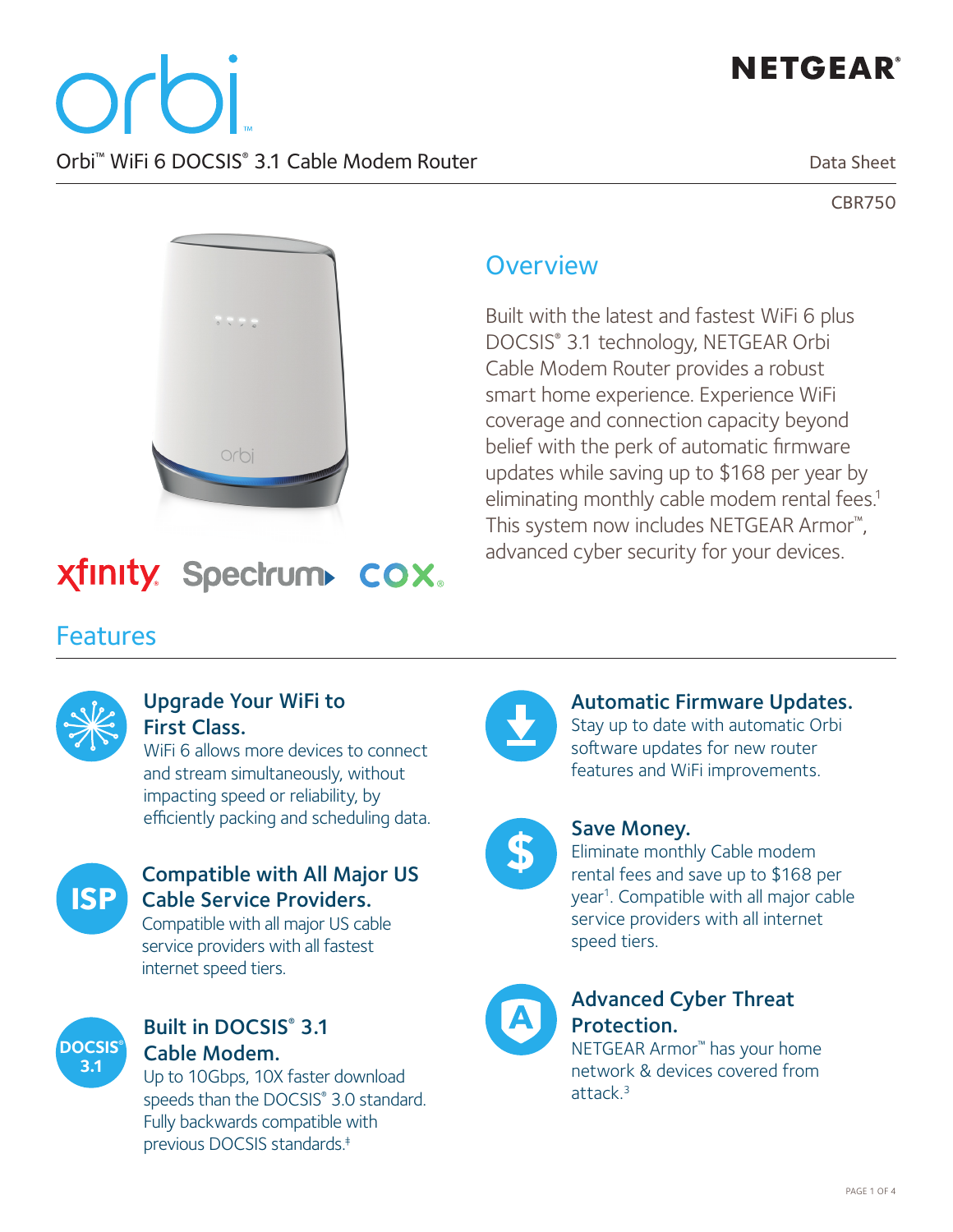# **NETGEAR®**

orbi Orbi™ WiFi 6 DOCSIS® 3.1 Cable Modem Router

Data Sheet

CBR750

#### House Diagram

**Robust** 

**Experience**

orbi **3+ ROOMS**  $\boxed{\circ}$ **Smart Home**   $\sqrt{\frac{6}{10}}$ **Add-on Orbi Satellites**  ⋒ **expand your coverage as your WiFi needs change.**  Gigabit+ **(sold separately).** Internet speeds² (Up to 3,000sqft) **Orbi WiFi 6 Cable Modem Router (Included) INTERNET** <sup>2</sup>Internet plan and devices that support these speeds are required.

xfinity. Spectrum COX.

NETGEAR Armor empowers you to eliminate vulnerabilities or simply know the status of your home network and devices, anytime, anywhere. Get instant notifications when malicious threats are detected, block unknown devices from joining your Orbi home network or take action on vulnerabilities as they are discovered easily through the Orbi App.



orbi **Orbi App** Use the Orbi app to setup

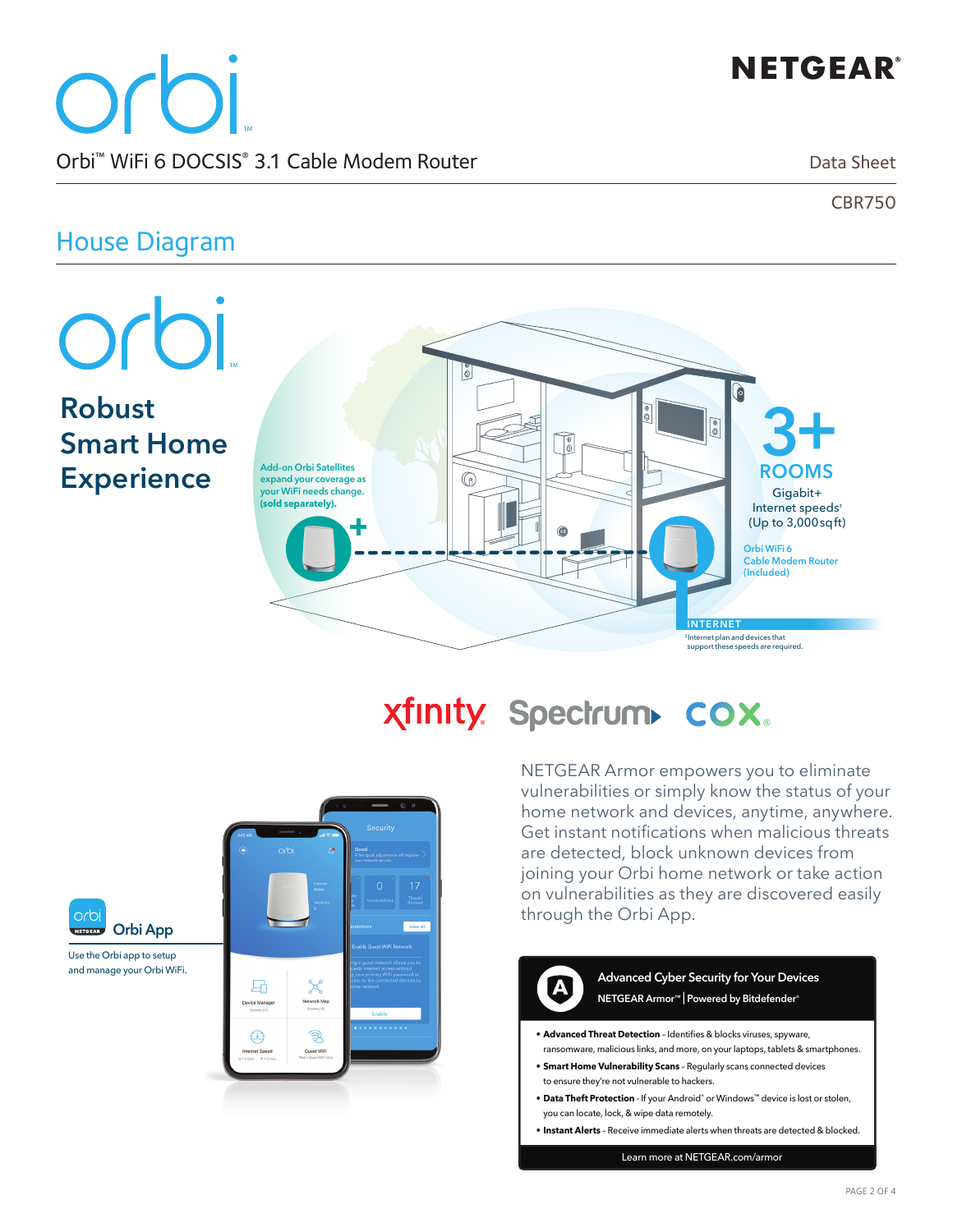# **NETGEAR®**

Data Sheet

CBR750

# Orbi Cable Modem Router (CBR750)